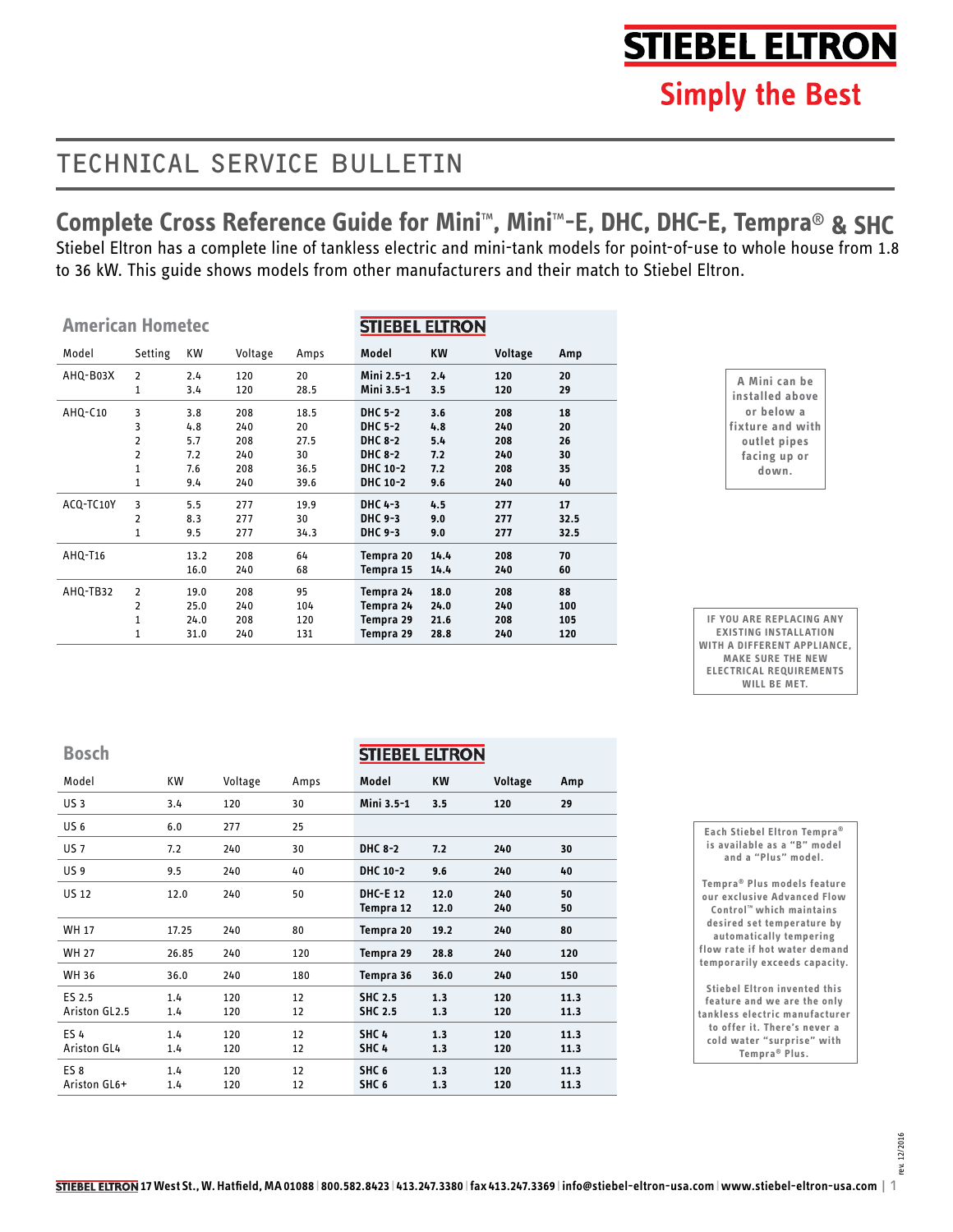**Chronomite STIEBEL ELTRON** Model KW Voltage Amps **Model KW Voltage Amps Mini 2-1** SR-15L 1.8 120 15 **1.8 120 15 DHC 4-3** 277 15 4.1 **4.5 277 17** SR-20L 2.4 120 20 **Mini 2.5-1 2.4 120 20** 208 20 **Mini 6-2 208 20.6** 4.2 **4.3 DHC 5-2** 4.8 240 20 **4.8 240 20** 5.5 277 20 **DHC 4-3 4.5 277 17** SR-30L 3.6 120 30 **Mini 3.5-1 3.5 120 29 DHC 8-2** SR-30 6.2 208 30 **5.4 208 26 DHC 8-2** 7.2 240 30 **7.2 240 30** 277 **DHC 9-3 32.5** 8.3 30 **9.0 277** SR-40 8.3 208 40 **DHC 10-2 7.2 208 35** 9.6 240 40 **DHC 10-2 9.6 240 40** M-15L 4.1 277 15 **DHC 4-3 4.5 277 17** M-20L 2.4 120 20 **Mini-E 2.5-1 2.4 120 20** 208 **Mini-E 6-2 208 20.6** 4.2 20 **4.3 Mini-E 4-2** 4.8 240  $20$ **3.5 240 14.6 Mini-E 6-2 5.7 240 23.8 DHC 4-3** 5.5 277 20 **4.5 277 17** M-30L 3.6 120 30 **Mini-E 3.5-1 3.5 120 29** 208 **DHC-E 8/10 208 26** M-30 6.2 30 **5.4** 7.2 240 30 **DHC-E 8/10 7.2 240 30** 8.3 277 30 **DHC 9-3 9.0 277 32.5** M-40 8.3 208 40 **DHC-E 8/10 7.2 208 35** 9.6 240 40 **DHC-E 8/10 240 40 9.6** 277 11.1 40 M-50 11.5 240 50 **DHC-E 12 12.0 240 50** E-46L 4.6 208 22 **Mini-E 6-2 4.3 208 20.6** 4.6 240 21 **Mini-E 4-2 3.5 240 14.6 Mini-E 6-2 240 23.8 5.7 DHC-E 8/10**  E-60L 6.0 208 29 **5.4 208 26** 6.0 240 27 **Mini-E 6-2 5.7 240 23.8** E-70L 7.0 **DHC-E 8/10** 208 34 **208 35 7.2** 7.0 240 31 **DHC-E 8/10 7.2 240 30** E-80L 8.0 208 38 **DHC-E 8/10 7.2 208 35** 8.0 240 36 **DHC-E 8/10 7.2 240 30** E-90L 9.0 240 40 **DHC-E 8/10 9.6 240 40** E-46S 4.6 208 22 **Mini-E 6-2 4.3 208 20.6** 4.6 240 21 **Mini-E 6-2 5.7 240 23.8** E-60S 6.0 208 29 **DHC-E 8/10 5.4 208 26** 240 27 **Mini-E 6-2 240 23.8** 6.0 **5.7** E-70S 7.0 **DHC-E 8/10** 208 34 **7.2 208 35** 7.0 240 31 **DHC-E 8-10 7.2 240 30** E-80S 8.0 208 38 **DHC-E 8/10 7.2 208 35 DHC-E 8/10** 8.0 240 36 **7.2 240 30** E-90S 9.0 240 40 **DHC-E 8/10 9.6 240 40** CMT 1.3 1.4 120 12 CMT 2.5 1.4 120 12 **SHC 2.5 1.3 120 11.3** CMT 4 1.4 120 12 **SHC 4 1.3 120 11.3**

**CHRONOMITE SUFFIX**

**L = Low flow rate 0.5 gpm S = Standard flow rate 1 gpm**

**CHRONOMITE PREFIX**

**M = Factory preset available @ 104/110/120° E = Thermostatic**

> **A Mini can be installed above or below a fixture and with outlet pipes facing up or down.**

**Each Stiebel Eltron Tempra® is available as a "B" model and a "Plus" model.** 

**IF YOU ARE REPLACING ANY EXISTING INSTALLATION WITH A DIFFERENT APPLIANCE, MAKE SURE THE NEW ELECTRICAL REQUIREMENTS WILL BE MET.**

**Tempra® Plus models feature our exclusive Advanced Flow Control™ which maintains desired set temperature by automatically tempering flow rate if hot water demand temporarily exceeds capacity.**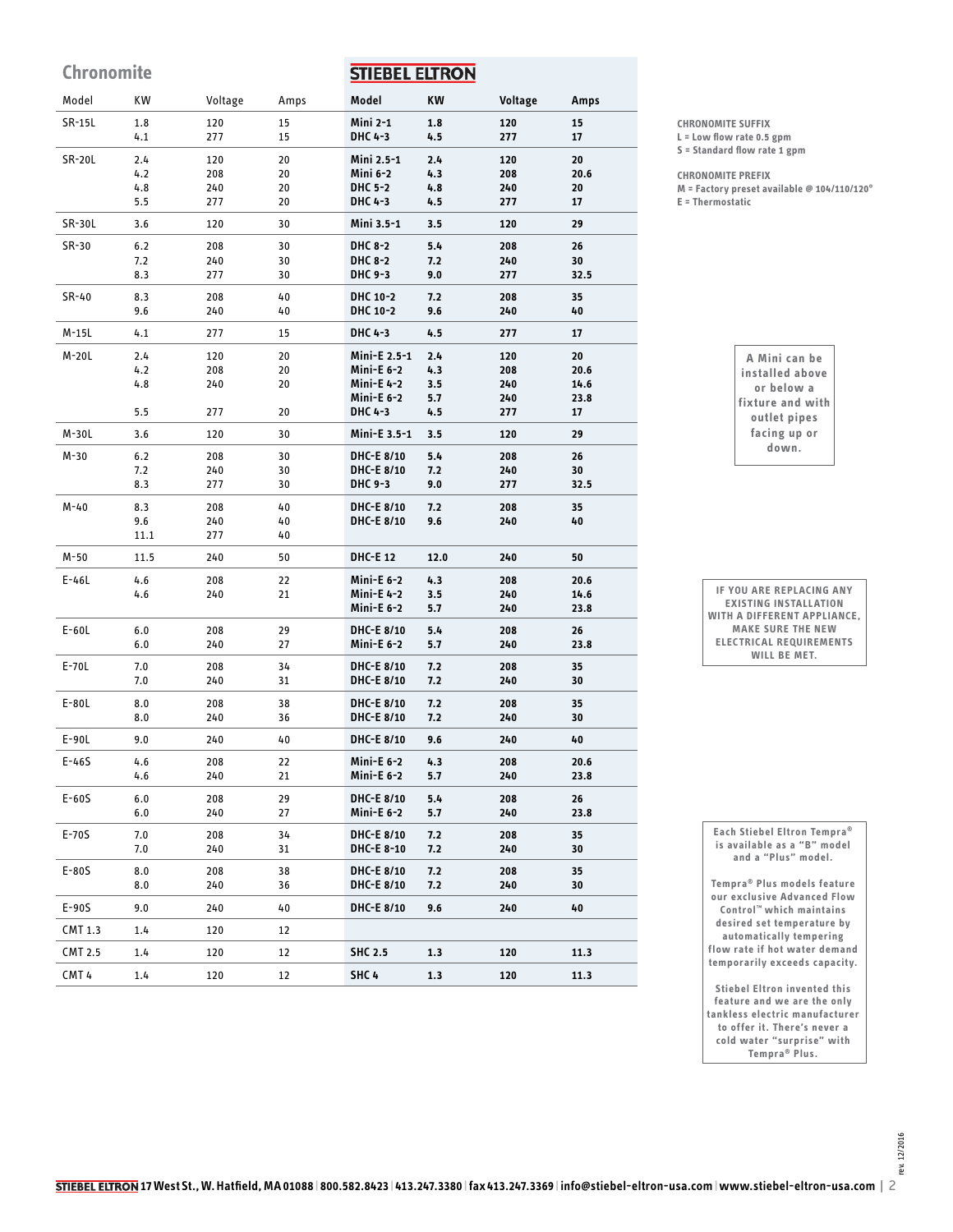**EcoSmart**

### **STIEBEL ELTRON**

| Model               | KW   | Voltage | Amps  | Model                                     | KW                   | Voltage           | Amp            |
|---------------------|------|---------|-------|-------------------------------------------|----------------------|-------------------|----------------|
| POU 3.5             | 3.5  | 120     | 29    | Mini 3.5-1                                | 3.5                  | 120               | 29             |
| POU <sub>6</sub>    | 6.0  | 240     | 25    | DHC 6-2                                   | 6.0                  | 240               | 25             |
| ECO <sub>8</sub>    | 8.0  | 240     | 33    | DHC-E 8/10                                | 7.2                  | 240               | 30             |
| ECO 11              | 13.6 | 240     | 57    | <b>DHC-E 12</b><br>Tempra 12<br>Tempra 15 | 12.0<br>12.0<br>14.4 | 240<br>240<br>240 | 50<br>50<br>60 |
| ECO 18              | 18.0 | 240     | 75    | Tempra 20                                 | 19.2                 | 240               | 80             |
| ECO 24              | 24.0 | 240     | 100   | Tempra 24                                 | 24.0                 | 240               | 100            |
| ECO 27              | 27.0 | 240     | 112.5 | Tempra 29                                 | 28.8                 | 240               | 120            |
| ECO 36              | 36.0 | 240     | 150   | Tempra 36                                 | 36.0                 | 240               | 150            |
| <b>ECO Mini 2.5</b> | 1.4  | 120     | 12    | <b>SHC 2.5</b>                            | 1.3                  | 120               | 11.3           |
| ECO Mini 4          | 1.4  | 120     | 12    | SHC <sub>4</sub>                          | 1.3                  | 120               | 11.3           |
| ECO Mini 6          | 1.4  | 120     | 12    | SHC <sub>6</sub>                          | 1.3                  | 120               | 11.3           |

## **STIEBEL ELTRON**

#### **Home Advantage Series**

**Eemax**

| Model                                       | КW   | Voltage | Amps       | Model            | ΚW   | Voltage | Amp        |
|---------------------------------------------|------|---------|------------|------------------|------|---------|------------|
| HA008240                                    | 8.0  | 240     | 33         | DHC-E 8/10       | 7.2  | 240     | 30         |
| HA011240                                    | 11.0 | 240     | 46         | <b>DHC-E 12</b>  | 12.0 | 240     | 50         |
|                                             |      |         |            | Tempra 12        | 12.0 | 240     | 50         |
| HA013240                                    | 13.0 | 240     | 54         | Tempra 15        | 14.4 | 240     | 60 (2x30)  |
| HA018240                                    | 18.0 | 240     | 75         | Tempra 20        | 19.2 | 240     | 80 (2x40)  |
| HA024240                                    | 24.0 | 240     | 100        | Tempra 24        | 24.0 | 240     | 100 (2x50) |
| HA027240                                    | 27.0 | 240     | 112        | Tempra 29        | 28.8 | 240     | 120 (3x40) |
| HA036240                                    | 36.0 | 240     | 152        | Tempra 36        | 36.0 | 240     | 150 (3x50) |
| <b>Series Two - Twin Heating Module</b>     |      |         |            |                  |      |         |            |
| EX120                                       | 11.5 | 240     | 48         | Tempra 12        | 12.0 | 240     | 50         |
| EX144                                       | 15.0 | 240     | 64 (2x32)  | Tempra 15        | 14.4 | 240     | 60 (2x30)  |
| EX190                                       | 19.0 | 240     | 80 (2x40)  | Tempra 20        | 19.2 | 240     | 80 (2x40)  |
| EX023240                                    | 23.0 | 240     | 96 (2x48)  | Tempra 24        | 24.0 | 240     | 100(2x50)  |
| EX1608                                      | 16.6 | 208     | 80 (2x40)  | Tempra 20        | 14.4 | 208     | 70 (2x35)  |
| EX160                                       | 16.0 | 277     | 58 (2x29)  |                  |      |         |            |
| EX200                                       | 20.0 | 277     | 72 (2x36)  |                  |      |         |            |
| <b>Series Three - Three Heating Modules</b> |      |         |            |                  |      |         |            |
| EX280                                       | 28.0 | 240     | 120 (3x40) | Tempra 29        | 28.8 | 240     | 120 (3x40) |
| <b>Series Four - Four Heating Modules</b>   |      |         |            |                  |      |         |            |
| EX380                                       | 38.0 | 240     | 160 (4x40) | Tempra 36        | 36.0 | 240     | 150 (3x50) |
| <b>Series Six - Six Heating Modules</b>     |      |         |            |                  |      |         |            |
| EX360                                       | 36.0 | 480/277 | 43         |                  |      |         |            |
| EX480                                       | 48.0 | 480/277 | 58         |                  |      |         |            |
| EX540                                       | 54.0 | 480/277 | 65         |                  |      |         |            |
| EX630                                       | 63.0 | 480/277 | 76.0       |                  |      |         |            |
| EX360                                       | 36.0 | 208/120 | 100        |                  |      |         |            |
| EX480                                       | 48.0 | 208/120 | 133        |                  |      |         |            |
| Mini Tank                                   |      |         |            |                  |      |         |            |
| EMT1                                        | 1.4  | 120     | 12         |                  |      |         |            |
| <b>EMT2.5</b>                               | 1.4  | 120     | 12         | <b>SHC 2.5</b>   | 1.3  | 120     | 11.3       |
| EMT4                                        | 1.4  | 120     | 12         | SHC <sub>4</sub> | 1.3  | 120     | 11.3       |
| EMT <sub>6</sub>                            | 1.4  | 120     | 12         | SHC <sub>6</sub> | 1.3  | 120     | 11.3       |

**A Mini can be installed above or below a fixture and with outlet pipes facing up or down.**

**EEMAX SPECIFICATION OPTIONS**

**TC - Hot or cold feed-staged FS - Factory set ambient 180°**

**ML - Multi lavs**

**T2 - Hot or cold feed-parallel**

**S - Sanitation 180\***

| IF YOU ARE REPLACING ANY       |
|--------------------------------|
| <b>EXISTING INSTALLATION</b>   |
| WITH A DIFFERENT APPLIANCE.    |
| <b>MAKE SURE THE NEW</b>       |
| <b>ELECTRICAL REQUIREMENTS</b> |
| WILL BE MET.                   |

| Each Stiebel Eltron Tempra®<br>is available as a "B" model<br>and a "Plus" model.                                                                                                                                             |
|-------------------------------------------------------------------------------------------------------------------------------------------------------------------------------------------------------------------------------|
| Tempra <sup>®</sup> Plus models feature<br>our exclusive Advanced Flow<br>Control™ which maintains<br>desired set temperature by<br>automatically tempering<br>flow rate if hot water demand<br>temporarily exceeds capacity. |
| <b>Stiebel Eltron invented this</b><br>feature and we are the only<br>tankless electric manufacturer<br>to offer it. There's never a<br>cold water "surprise" with<br>Tempra <sup>®</sup> Plus.                               |

**17 West St., W. Hatfield, MA 01088 | 800.582.8423 | 413.247.3380 | fax 413.247.3369 | info@stiebel-eltron-usa.com | www.stiebel-eltron-usa.com** | 3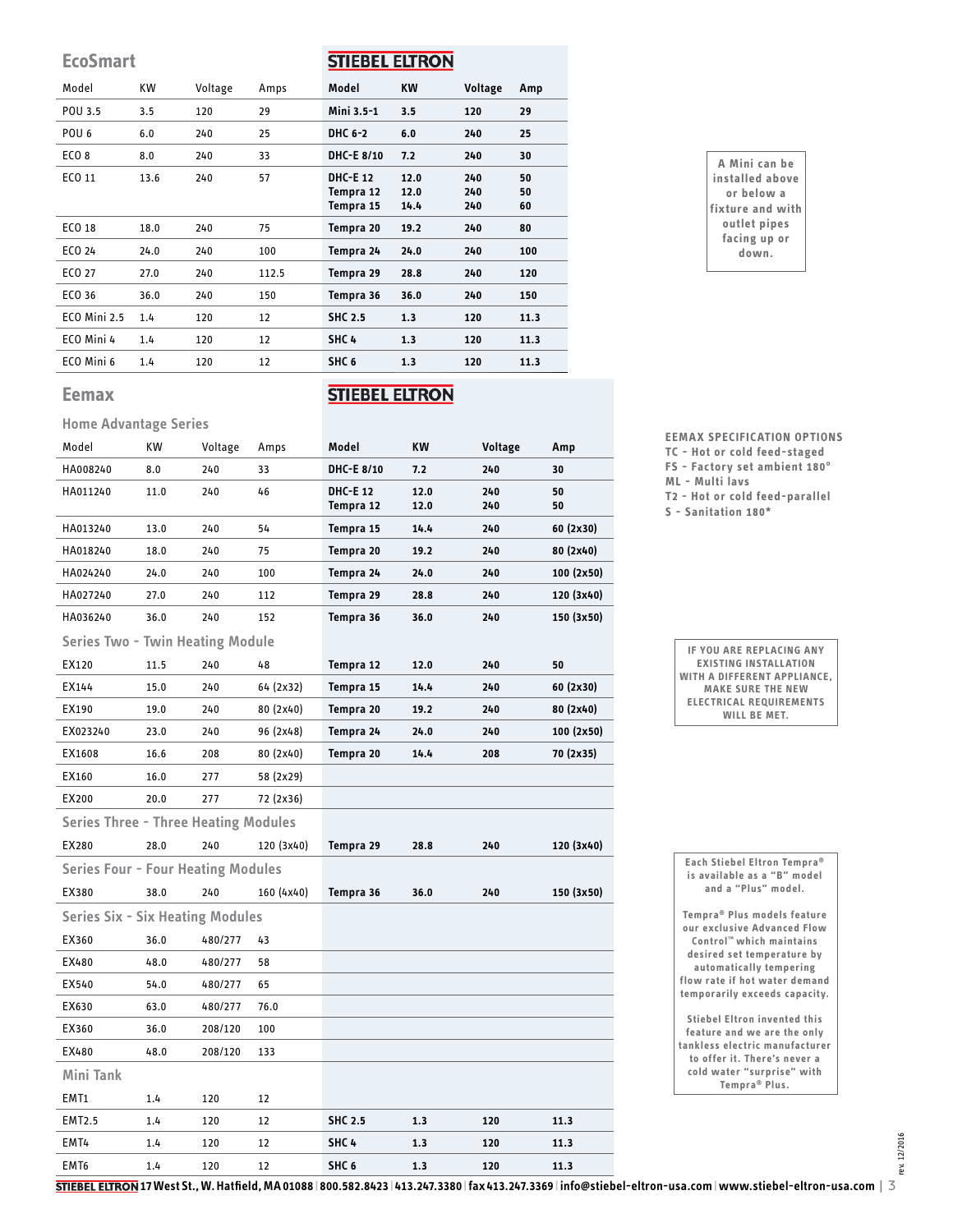#### **Eemax**

### **STIEBEL ELTRON**

#### **"Single Point"**

| Model                         | КW   | Voltage | Amps | Model                      | ΚW         | Voltage    | Amp        |
|-------------------------------|------|---------|------|----------------------------|------------|------------|------------|
| SP2412                        | 2.4  | 120     | 20   | Mini 2.5-1                 | 2.4        | 120        | 20         |
| SP3012                        | 3.0  | 120     | 25   | DHC 3-1<br>Mini 3-1        | 3.0<br>3.0 | 120<br>120 | 25<br>25   |
| SP3512                        | 3.5  | 120     | 29   | Mini 3.5-1                 | 3.5        | 120        | 29         |
| SP3208                        | 3.0  | 208     | 14.4 | DHC 4-2<br>Mini 4-2        | 2.9<br>2.6 | 208<br>208 | 14<br>12.7 |
| SP4208                        | 4.1  | 208     | 19.7 | DHC 6-2<br>Mini 6-2        | 4.5<br>4.3 | 208<br>208 | 22<br>20.6 |
| SP35                          | 3.5  | 240     | 14.6 | DHC 3-2<br>Mini 4-2        | 3.3<br>3.5 | 240<br>240 | 14<br>15.2 |
| SP48                          | 4.8  | 240     | 20   | <b>DHC 5-2</b>             | 4.8        | 240        | 20         |
| <b>SP55</b>                   | 5.5  | 240     | 29.9 | DHC 6-2<br>Mini 6-2        | 6.0<br>5.7 | 240<br>240 | 25<br>23.8 |
| SP3277                        | 3.0  | 277     | 10.8 |                            |            |            |            |
| SP4277                        | 4.1  | 277     | 14.8 | DHC 4-3                    | 4.5        | 277        | 17         |
| "Flow Control"                |      |         |      |                            |            |            |            |
| EX8208                        | 8.3  | 208     | 8.3  | DHC 10-2                   | 7.2        | 208        | 35         |
| EX35                          | 3.5  | 240     | 15   | DHC 3-2<br>Mini 4-2        | 3.3<br>3.5 | 240<br>240 | 14<br>14.6 |
| EX 48                         | 4.8  | 240     | 20   | DHC 5-2                    | 4.8        | 240        | 20         |
| EX55                          | 5.5  | 240     | 23   | <b>DHC 6-2</b><br>Mini 6-2 | 6.0<br>5.7 | 240<br>240 | 25<br>23.8 |
| EX65                          | 6.5  | 240     | 27   | DHC 6-2                    | 6.0        | 240        | 25         |
| EX75                          | 7.5  | 240     | 32   | <b>DHC 8-2</b>             | 7.2        | 240        | 30         |
| EX95                          | 9.5  | 240     | 40   | DHC 10-2                   | 9.6        | 240        | 40         |
| EX60                          | 6.0  | 277     | 22   |                            |            |            |            |
| EX80                          | 8.0  | 277     | 29   | DHC 9-3                    | 9.0        | 277        | 32.5       |
| EX90                          | 9.0  | 277     | 33   | DHC 9-3                    | 9.0        | 277        | 32.5       |
| EX100                         | 10.0 | 277     | 36   | DHC 9-3                    | 9.0        | 277        | 32.5       |
| "Thermostatic" Single Element |      |         |      |                            |            |            |            |
| EX2412T                       | 2.4  | 120     | 20   | Mini-E 2.5-1               | 2.4        | 120        | 21         |
| EX3012T                       | 3.0  | 120     | 25   | <b>Mini-E 3-1</b>          | 3.0        | 120        | 25         |
| EX3512T                       | 3.5  | 120     | 29   | Mini-E 3.5-1               | 3.5        | 120        | 30         |
| EX35T                         | 3.5  | 240     | 15   | <b>Mini-E 4-2</b>          | 3.5        | 240        | 14.6       |
| EX48T                         | 4.8  | 240     | 20   | <b>Mini-E 6-2</b>          | 5.7        | 240        | 23.8       |
| <b>EX55T</b>                  | 5.5  | 240     | 23   | <b>Mini-E 6-2</b>          | 5.7        | 240        | 23.8       |
| EX65T                         | 6.5  | 240     | 27   | <b>Mini-E 6-2</b>          | 5.7        | 240        | 23.8       |
| <b>EX75T</b>                  | 7.5  | 240     | 32   | DHC-E 8/10                 | 7.2        | 240        | 30         |
| EX95T                         | 9.5  | 240     | 40   | DHC-E 8/10                 | 9.6        | 240        | 40         |
| EX012240T                     | 11.5 | 240     | 48   | <b>DHC-E 12</b>            | 12.0       | 240        | 50         |
| EX8208T                       | 8.3  | 208     | 40   | <b>DHC-E 8/10</b>          | 7.2        | 208        | 35         |
| EX3277T                       | 3    | 277     | 10.8 |                            |            |            |            |
| EX4277T                       | 4.1  | 277     | 14.8 |                            |            |            |            |
| EX60T                         | 6.0  | 277     | 22   |                            |            |            |            |
| EX80T                         | 8.0  | 277     | 29   |                            |            |            |            |
| EX90T                         | 9.0  | 277     | 33   |                            |            |            |            |
| EX100T                        | 10.0 | 277     | 36   |                            |            |            |            |

- **EEMAX SPECIFICATION OPTIONS TC - Hot or cold feed-staged FS - Factory set ambient 180° ML - Multi lavs**
- **T2 Hot or cold feed-parallel**
- **S Sanitation 180\***

**IF YOU ARE REPLACING ANY EXISTING INSTALLATION WITH A DIFFERENT APPLIANCE, MAKE SURE THE NEW ELECTRICAL REQUIREMENTS WILL BE MET.**

**Each Stiebel Eltron Tempra® is available as a "B" model and a "Plus" model.** 

**Tempra® Plus models feature our exclusive Advanced Flow Control™ which maintains desired set temperature by automatically tempering flow rate if hot water demand temporarily exceeds capacity.**

**A Mini can be installed above or below a fixture and with outlet pipes facing up or down.**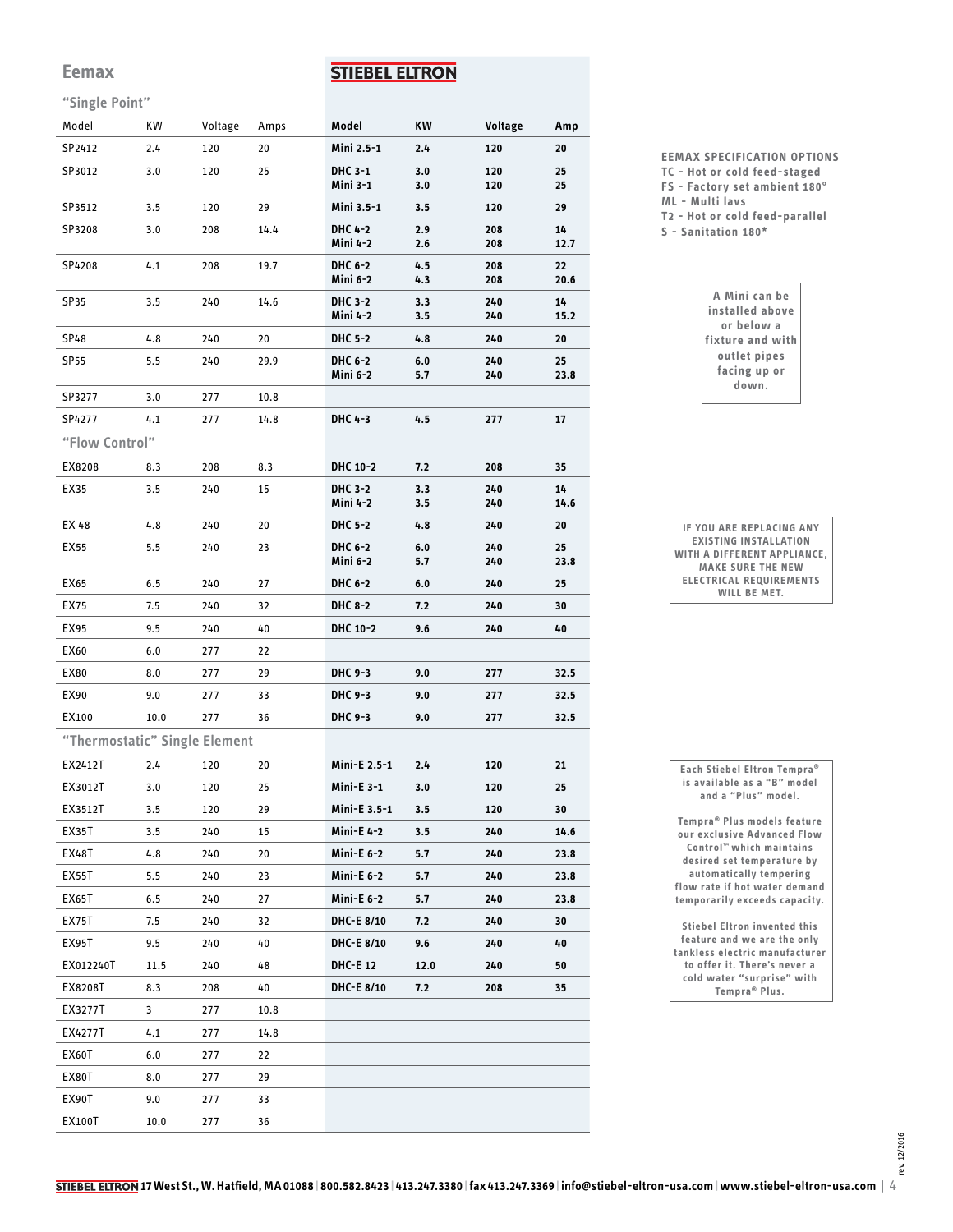| <b>Hubbell</b> |           |         |      | <b>STIEBEL ELTRON</b> |      |         |     |
|----------------|-----------|---------|------|-----------------------|------|---------|-----|
| Model          | <b>KW</b> | Voltage | Amps | Model                 | KW   | Voltage | Amp |
| R003-2S        | 3.0       | 240     | 12.5 | DHC 3-2               | 3.3  | 240     | 14  |
|                | 2.25      | 208     | 10.8 | DHC 3-2               | 2.5  | 208     | 12  |
| R005-2S        | 4.5       | 240     | 19   | <b>DHC 5-2</b>        | 4.8  | 240     | 20  |
|                | 3.37      | 208     | 16.2 | <b>DHC 5-2</b>        | 3.6  | 208     | 18  |
| R007-2S        | 7.0       | 240     | 29   | <b>DHC 8-2</b>        | 7.2  | 240     | 30  |
|                | 5.2       | 208     | 25   | <b>DHC 8-2</b>        | 5.4  | 208     | 26  |
| R009-2S        | 9.0       | 240     | 37.5 | DHC 10-2              | 9.6  | 240     | 40  |
|                | 6.7       | 208     | 32.2 | DHC 10-2              | 7.2  | 208     | 35  |
| R011-2S        | 11.0      | 240     | 46   | Tempra 12             | 12.0 | 240     | 50  |
|                | 8.2       | 208     | 39.4 | Tempra 12             | 9.0  | 208     | 44  |
| R014-2S        | 14.0      | 240     | 58   | Tempra 15             | 14.4 | 240     | 60  |
|                | 10.5      | 208     | 50.4 | Tempra 15             | 10.8 | 208     | 52  |
| R016-2S        | 16.0      | 240     | 67   | Tempra 15             | 14.4 | 240     | 60  |
|                | 12.0      | 208     | 57.6 | Tempra 15             | 10.8 | 208     | 52  |
| R018-2S        | 18.0      | 240     | 75   | Tempra 20             | 19.2 | 240     | 80  |
|                | 13.5      | 208     | 64.9 | Tempra 20             | 14.4 | 208     | 70  |
| R021-2S        | 21.0      | 240     | 87.5 | Tempra 20             | 19.2 | 240     | 80  |
|                | 15.7      | 208     | 75.7 | Tempra 20             | 14.4 | 208     | 70  |
| R024-2S        | 24.0      | 240     | 100  | Tempra 24             | 24.0 | 240     | 100 |
|                | 18.0      | 208     | 86.5 | Tempra 24             | 18.0 | 208     | 88  |
| R027-2S        | 27.0      | 240     | 112  | Tempra 29             | 28.8 | 240     | 120 |
|                | 20.25     | 208     | 97.3 | Tempra 29             | 21.6 | 208     | 105 |

| A Mini can be    |
|------------------|
| installed above  |
| or below a       |
| fixture and with |
| outlet pipes     |
| facing up or     |
| down.            |
|                  |

**IF YOU ARE REPLACING ANY EXISTING INSTALLATION WITH A DIFFERENT APPLIANCE, MAKE SURE THE NEW ELECTRICAL REQUIREMENTS WILL BE MET.**

**iHeat**

### **STIEBEL ELTRON**

| <b>Hot Spot A-Series</b> |           |         |       |                             |              |            |            |
|--------------------------|-----------|---------|-------|-----------------------------|--------------|------------|------------|
| Model                    | <b>KW</b> | Voltage | Amps  | Model                       | <b>KW</b>    | Voltage    | Amp        |
| $A-10$                   | 4.8       | 120     | 40    | Mini 3.5-1                  | 3.5          | 120        | 29         |
| $A-35$                   | 3.5       | 120     | 29    | Mini 3.5-1                  | 3.5          | 120        | 29         |
| $A-67$                   | 6.0       | 240     | 25    | Mini 6-2<br>DHC 6-2         | 5.7<br>6.0   | 240<br>240 | 23.8<br>25 |
| <b>ADK M Series</b>      |           |         |       |                             |              |            |            |
| $M - 4$                  | 3.5       | 120     | 30    | Mini-E 3.5-1                | 3.5          | 120        | 29         |
| M-7                      | 6.7       | 220     | 30    | DHC-E 8/10                  | 7.2          | 240        | 30         |
| $M-9$                    | 8.9       | 220     | 41    | DHC-E 8/10                  | 9.6          | 240        | 40         |
| $M-12$                   | 12.4      | 220     | 56    | <b>DHC-E12</b><br>Tempra 12 | 12.0<br>12.0 | 240<br>240 | 50<br>50   |
| $M-14$                   | 13.0      | 220     | 59    | Tempra 15                   | 14.4         | 240        | 60         |
| $M-16$                   | 16.0      | 240     | 66    | Tempra 15                   | 14.4         | 240        | 60         |
| <b>AH Pro Performer</b>  |           |         |       |                             |              |            |            |
| <b>AHS-11D</b>           | 11.0      | 240     | 46    | <b>DHC-E12</b><br>Tempra 12 | 12.0<br>12.0 | 240<br>240 | 50<br>50   |
| AHS-14D                  | 14.0      | 240     | 58    | Tempra 15                   | 14.4         | 240        | 60         |
| AHS-16D                  | 16.0      | 240     | 66    | Tempra 15                   | 14.4         | 240        | 60         |
| AHS-18D                  | 18.0      | 240     | 75    | Tempra 20                   | 19.2         | 240        | 80         |
| AHS-21D                  | 21.0      | 240     | 87.5  | Tempra 20                   | 19.2         | 240        | 80         |
| AHS-24D                  | 24.0      | 240     | 100   | Tempra 24                   | 24.0         | 240        | 100        |
| <b>AHS-27D</b>           | 27.0      | 240     | 112.5 | Tempra 29                   | 28.8         | 240        | 120        |

**Each Stiebel Eltron Tempra® is available as a "B" model and a "Plus" model. Tempra® Plus models feature** 

**our exclusive Advanced Flow Control™ which maintains desired set temperature by automatically tempering flow rate if hot water demand temporarily exceeds capacity.**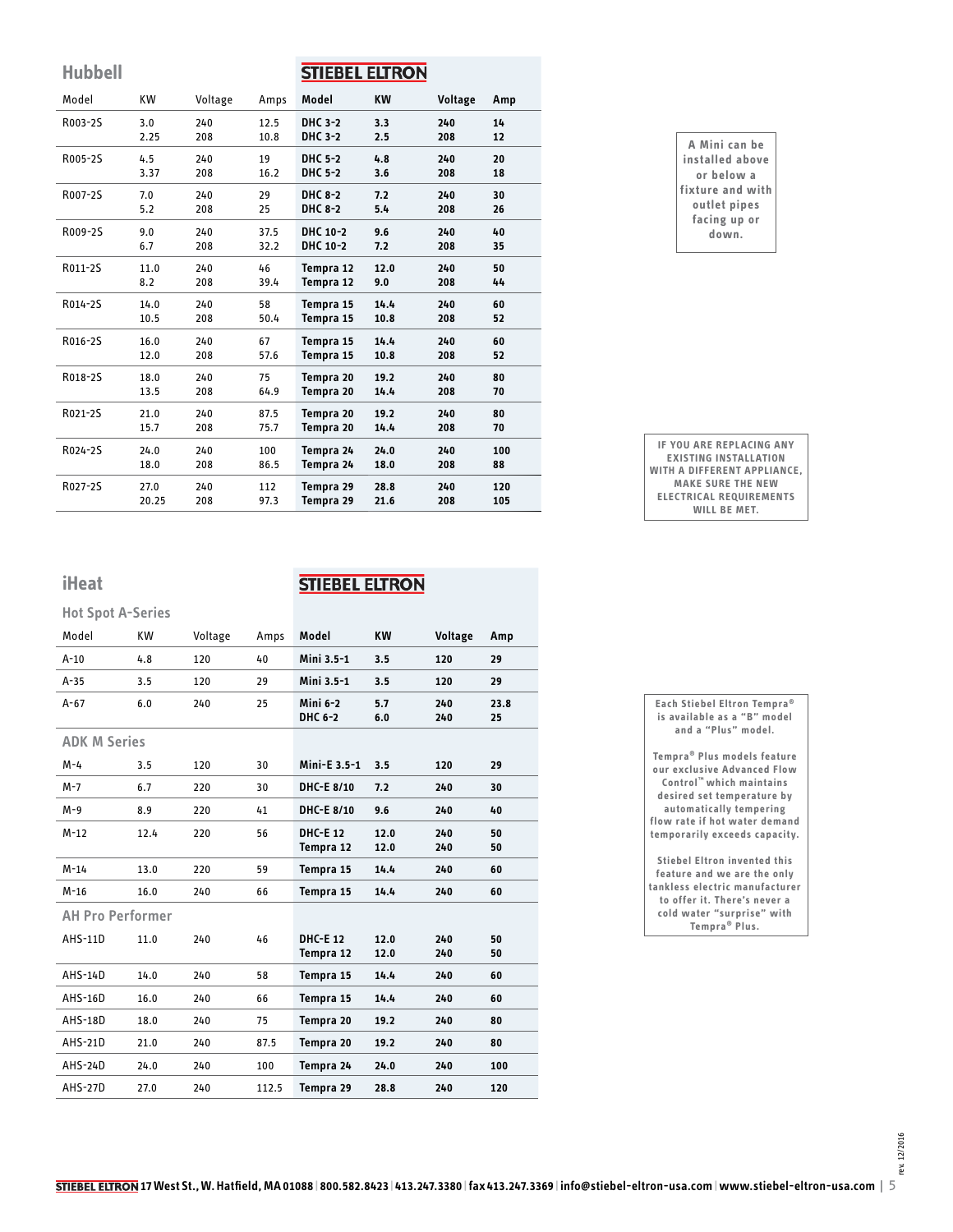#### **Powerstream / Powerstar**

#### **STIEBEL ELTRON**

#### **Powerstream**

| Model                | <b>KW</b>            | Voltage | Amps       | Model                        | <b>KW</b>    | Voltage    | Amp        |
|----------------------|----------------------|---------|------------|------------------------------|--------------|------------|------------|
| RP3                  | 3.0                  | 120     | 29         | DHC 3-1<br>Mini 3-1          | 3.0<br>3.0   | 120<br>120 | 25<br>25   |
| RP <sub>1</sub>      | 7.1                  | 208     | 35         | DHC 10-2                     | 7.2          | 208        | 35         |
| RP <sub>1</sub>      | 3.5                  | 208     | 18         | <b>DHC 5-2</b>               | 3.6          | 208        | 18         |
| RP <sub>1</sub>      | 9.5                  | 240     | 40         | DHC 10-2                     | 9.6          | 240        | 40         |
| RP <sub>1</sub>      | 4.75                 | 240     | 20         | DHC 5-2                      | 4.8          | 240        | 20         |
| RP <sub>2</sub>      | 6.0                  | 277     | 22         | DHC 4-3                      | 4.5          | 277        | 17         |
| RP <sub>2</sub>      | 3.0                  | 277     | 11         | DHC 4-3                      | 4.5          | 277        | 17         |
| RP7                  | 7.0                  | 240     | 30         | DHC 8-2                      | 7.2          | 240        | 30         |
| RP7                  | 3.5                  | 240     | 15         | DHC 4-2<br>Mini 4-2          | 3.8<br>3.5   | 240<br>240 | 16<br>14.6 |
| RP9                  | 9.5                  | 277     | 35         | DHC 9-3                      | 9.0          | 277        | 32.5       |
| RP <sub>9</sub>      | 4.8                  | 277     | 18         | DHC 4-3                      | 4.5          | 277        | 17         |
|                      | "Thermostatic Model" |         |            |                              |              |            |            |
| RP12T                | 12.0                 | 240     | 50         | Tempra 12<br><b>DHC-E 12</b> | 12.0<br>12.0 | 240<br>240 | 50<br>50   |
| Powerstar            |                      |         |            |                              |              |            |            |
| AE 3.4               | 3.4                  | 120     | 29         | DHC 3-1<br>Mini 3.5-1        | 3.0<br>3.5   | 120<br>120 | 25<br>29   |
| AE 7.2               | 7.0                  | 240     | 30         | DHC 8-2                      | 7.2          | 240        | 30         |
| AE 9.5               | 7.1                  | 208     | 35         | DHC 10-2                     | 7.2          | 208        | 35         |
| AE 9.5               | 9.5                  | 240     | 40         | DHC 10-2                     | 9.6          | 240        | 40         |
| AE 12                | 12.0                 | 240     | 50         | <b>DHC-E 12</b><br>Tempra 12 | 12.0<br>12.0 | 240<br>240 | 50<br>50   |
| <b>Two Element</b>   |                      |         |            |                              |              |            |            |
| AE115                | 13.00                | 208     | 69 (2x40)  | Tempra 20                    | 14.4         | 208        | 70 (2x35)  |
| AE115                | 17.25                | 240     | 80 (2x40)  | Tempra 20                    | 19.2         | 240        | 80 (2x40)  |
| <b>Three Element</b> |                      |         |            |                              |              |            |            |
| AE125                | 20.00                | 208     | 101 (3x40) | Tempra 29                    | 21.6         | 208        | 105 (3x35) |
| AE125                | 26.85                | 240     | 120 (3x50) | Tempra 29                    | 28.8         | 240        | 120 (3x40) |
|                      |                      |         |            |                              |              |            |            |

# **Rheem**

**STIEBEL ELTRON** 

| Model            | <b>KW</b> | Voltage | Amps | Model                                    | <b>KW</b>            | Voltage           | Amp            |
|------------------|-----------|---------|------|------------------------------------------|----------------------|-------------------|----------------|
| RTE <sub>3</sub> | 3.2       | 120     | 29   | Mini-E 3.5-1                             | 3.5                  | 120               | 29             |
| RTE <sub>7</sub> | 7.0       | 240     | 29   | <b>DHC-E 8/10</b>                        | 7.2                  | 240               | 30             |
| RTE <sub>9</sub> | 9.0       | 240     | 38   | DHC-E 8/10                               | 9.6                  | 240               | 40             |
| <b>RTE 13</b>    | 13.0      | 240     | 54   | <b>DHC-E12</b><br>Tempra 12<br>Tempra 15 | 12.0<br>12.0<br>14.4 | 240<br>240<br>240 | 50<br>50<br>60 |
| <b>RTE 18</b>    | 18.0      | 240     | 75   | Tempra 20                                | 19.2                 | 240               | 80             |
| <b>RTE 27</b>    | 27.0      | 240     | 112  | Tempra 29                                | 28.8                 | 240               | 120            |
|                  |           |         |      |                                          |                      |                   |                |

| A Mini can be    |
|------------------|
| installed above  |
| or below a       |
| fixture and with |
| outlet pipes     |
| facing up or     |
| down.            |

**IF YOU ARE REPLACING ANY EXISTING INSTALLATION WITH A DIFFERENT APPLIANCE, MAKE SURE THE NEW ELECTRICAL REQUIREMENTS WILL BE MET.**

**is available as a "B" model and a "Plus" model. Tempra® Plus models feature our exclusive Advanced Flow Control™ which maintains desired set temperature by automatically tempering flow rate if hot water demand** 

**Each Stiebel Eltron Tempra®**

**Stiebel Eltron invented this feature and we are the only tankless electric manufacturer to offer it. There's never a cold water "surprise" with Tempra® Plus.**

**temporarily exceeds capacity.**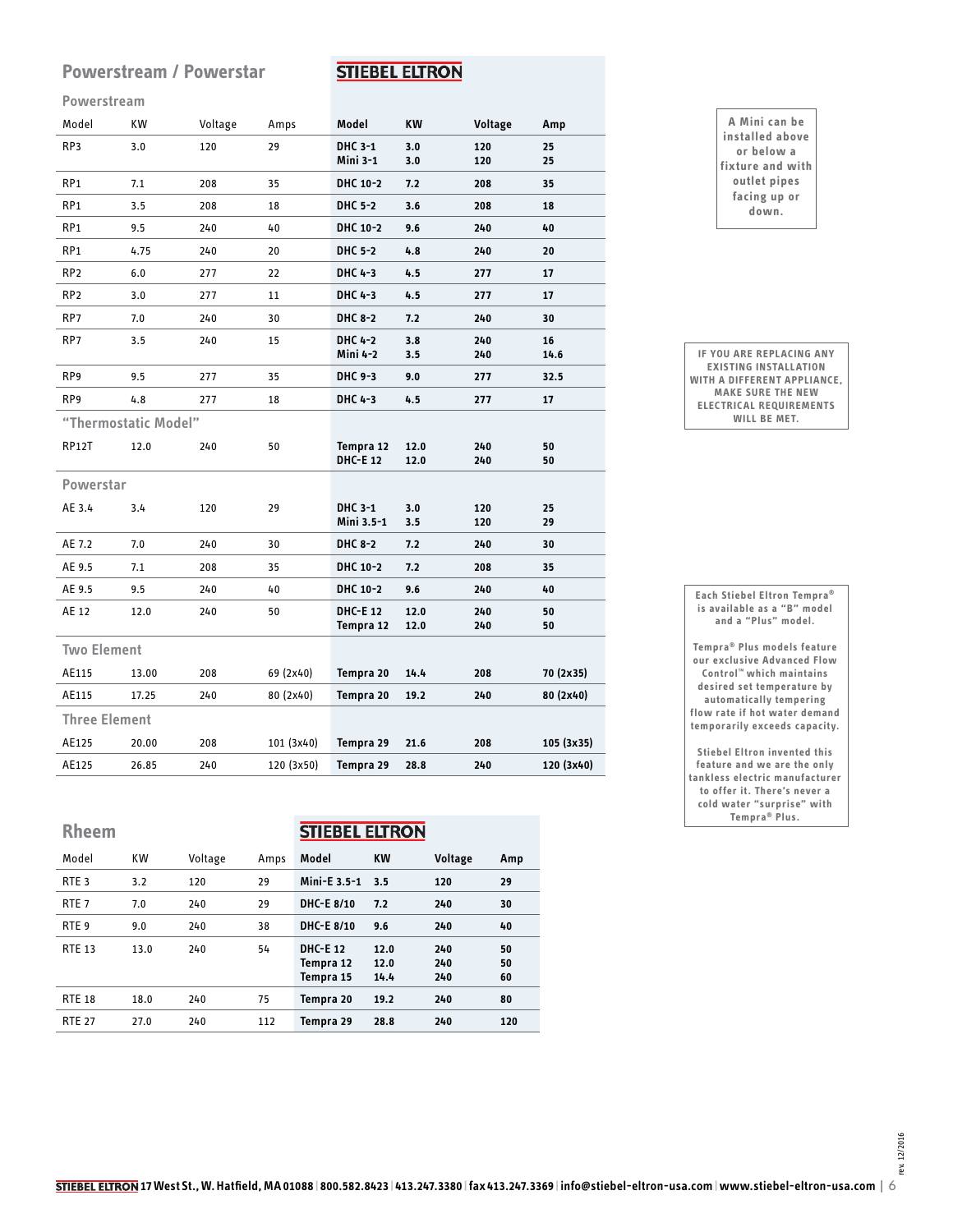### **Seisco**

### **STIEBEL ELTRON**

#### **Point of Use**

| POU24-120<br>POU30-120<br>POU35-120<br>POU35-240<br>POU45-240<br>POU55-240 | 2.4<br>3.0<br>3.5<br>3.5<br>2.6<br>4.5<br>3.4<br>5.5<br>4.1 | 120<br>120<br>120<br>240<br>208<br>240<br>208<br>240 | 20<br>25<br>29.2<br>14.6<br>12.6<br>18.8<br>16.2 | Mini 2.5-1<br>Mini-E 2.5-1 <sup>*</sup><br>Mini 3-1<br>Mini-E $3-1$ *<br>DHC 3-1<br>Mini 3.5-1<br>Mini-E 3.5-1 <sup>*</sup><br>Mini 4-2<br>Mini-E 4-2 <sup>*</sup><br>Mini 4-2<br>Mini-E 4-2 <sup>*</sup> | 2.4<br>2.4<br>3.0<br>3.0<br>3.0<br>3.5<br>3.5<br>3.5<br>3.5<br>2.6 | 120<br>120<br>120<br>120<br>120<br>120<br>120<br>240<br>240<br>208 | 20<br>20<br>25<br>25<br>25<br>29<br>29<br>14.6<br>14.6 |
|----------------------------------------------------------------------------|-------------------------------------------------------------|------------------------------------------------------|--------------------------------------------------|-----------------------------------------------------------------------------------------------------------------------------------------------------------------------------------------------------------|--------------------------------------------------------------------|--------------------------------------------------------------------|--------------------------------------------------------|
|                                                                            |                                                             |                                                      |                                                  |                                                                                                                                                                                                           |                                                                    |                                                                    |                                                        |
|                                                                            |                                                             |                                                      |                                                  |                                                                                                                                                                                                           |                                                                    |                                                                    |                                                        |
|                                                                            |                                                             |                                                      |                                                  |                                                                                                                                                                                                           |                                                                    |                                                                    |                                                        |
|                                                                            |                                                             |                                                      |                                                  |                                                                                                                                                                                                           |                                                                    |                                                                    |                                                        |
|                                                                            |                                                             |                                                      |                                                  |                                                                                                                                                                                                           | 2.6                                                                | 208                                                                | 12.7<br>12.7                                           |
|                                                                            |                                                             |                                                      |                                                  | <b>DHC 5-2</b>                                                                                                                                                                                            | 4.8                                                                | 240                                                                | 20                                                     |
|                                                                            |                                                             |                                                      |                                                  | <b>DHC 5-2</b>                                                                                                                                                                                            | 3.6                                                                | 208                                                                | 18                                                     |
|                                                                            |                                                             |                                                      | 22.9                                             | Mini 6-2<br>Mini-E $6-2^*$                                                                                                                                                                                | 5.7<br>5.7                                                         | 240<br>240                                                         | 23.8<br>23.8                                           |
|                                                                            |                                                             | 208                                                  | 19.8                                             | Mini 6-2<br>Mini-E $6-2^*$                                                                                                                                                                                | 4.3<br>4.3                                                         | 208<br>208                                                         | 20.6<br>20.6                                           |
| POU70-240                                                                  | 7.0                                                         | 240                                                  | 29.2                                             | DHC 8-2<br>DHC-E 8/10 <sup>*</sup>                                                                                                                                                                        | 7.2<br>7.2                                                         | 240<br>240                                                         | 30<br>30                                               |
|                                                                            | 5.3                                                         | 208                                                  | 25.2                                             | <b>DHC 8-2</b><br>DHC-E 8/10 <sup>*</sup>                                                                                                                                                                 | 5.4<br>5.4                                                         | 208<br>208                                                         | 26<br>26                                               |
| POU80-240                                                                  | 8.0                                                         | 240                                                  | 33.3                                             | DHC 8-2<br>DHC-E 8/10 <sup>*</sup>                                                                                                                                                                        | 7.2<br>7.2                                                         | 240<br>240                                                         | 30<br>30                                               |
|                                                                            | 6.0                                                         | 208                                                  | 28.8                                             | <b>DHC 8-2</b><br>DHC-E 8/10*                                                                                                                                                                             | 5.4<br>5.4                                                         | 208<br>208                                                         | 26<br>26                                               |
| POU90-240                                                                  | 9.0                                                         | 240                                                  | 37.5                                             | DHC 10-2<br>DHC-E 8/10 <sup>*</sup>                                                                                                                                                                       | 9.6<br>9.6                                                         | 240<br>240                                                         | 40<br>40                                               |
|                                                                            | 6.8                                                         | 208                                                  | 32.5                                             | DHC 10-2<br>DHC-E 8/10 <sup>*</sup>                                                                                                                                                                       | 7.2<br>7.2                                                         | 208<br>208                                                         | 35<br>35                                               |
| POU78-208                                                                  | 7.8                                                         | 208                                                  | 37.5                                             | DHC 10-2<br>DHC-E 8/10 <sup>*</sup>                                                                                                                                                                       | 7.2<br>7.2                                                         | 208<br>208                                                         | 35<br>35                                               |
| POU120-240                                                                 | 12.0<br>9.0                                                 | 240<br>208                                           | 50<br>43.3                                       | DHC-E 12 <sup>*</sup><br>DHC-E 12*                                                                                                                                                                        | 12.0<br>9.0                                                        | 240<br>208                                                         | 50<br>44                                               |
| POU140-240                                                                 | 14.0<br>10.5                                                | 240<br>208                                           | 58.3<br>50.5                                     | Tempra 15*<br>Tempra 15 <sup>*</sup>                                                                                                                                                                      | 14.4<br>10.8                                                       | 240<br>208                                                         | 60<br>52                                               |
| POU30-277                                                                  | 3.0                                                         | 277                                                  | 10.8                                             |                                                                                                                                                                                                           |                                                                    |                                                                    |                                                        |
| POU40-277                                                                  | 4.0                                                         | 277                                                  | 14.4                                             | DHC 4-3                                                                                                                                                                                                   | 4.5                                                                | 277                                                                | 17                                                     |
| POU60-277                                                                  | 6.0                                                         | 277                                                  | 21.7                                             |                                                                                                                                                                                                           |                                                                    |                                                                    |                                                        |
| POU73-277                                                                  | 7.0                                                         | 277                                                  | 25.3                                             |                                                                                                                                                                                                           |                                                                    |                                                                    |                                                        |
| POU90-277                                                                  | 9.0                                                         | 277                                                  | 32.5                                             | DHC 9-3                                                                                                                                                                                                   | 9.0                                                                | 277                                                                | 32.5                                                   |
| POU120-277                                                                 | 12.0                                                        | 277                                                  | 43.3                                             |                                                                                                                                                                                                           |                                                                    |                                                                    |                                                        |
| POU140-277                                                                 | 14.0                                                        | 277                                                  | 50.5                                             |                                                                                                                                                                                                           |                                                                    |                                                                    |                                                        |
| <b>Single Chamber</b>                                                      |                                                             |                                                      |                                                  |                                                                                                                                                                                                           |                                                                    |                                                                    |                                                        |
| RA-14-240                                                                  | 14.0<br>10.5                                                | 240<br>208                                           | 58.3<br>50.5                                     | Tempra 15 <sup>*</sup><br>Tempra 15 <sup>*</sup>                                                                                                                                                          | 14.4<br>10.8                                                       | 240<br>208                                                         | 60<br>52                                               |
| RA-16-240                                                                  | 16.0<br>12.0                                                | 240<br>208                                           | 66.7<br>57.7                                     | Tempra 15 <sup>*</sup><br>Tempra 15*                                                                                                                                                                      | 14.4<br>10.8                                                       | 240<br>208                                                         | 60<br>52                                               |

#### **A Mini can be installed above or below a fixture and with outlet pipes facing up or down.**

**IF YOU ARE REPLACING ANY EXISTING INSTALLATION WITH A DIFFERENT APPLIANCE, MAKE SURE THE NEW ELECTRICAL REQUIREMENTS WILL BE MET.**

| Each Stiebel Eltron Tempra <sup>®</sup> |
|-----------------------------------------|
| is available as a "B" model             |
| and a "Plus" model.                     |
| Tempra® Plus models feature             |
| our exclusive Advanced Flow             |
| Control <sup>™</sup> which maintains    |
| desired set temperature by              |

**automatically tempering flow rate if hot water demand temporarily exceeds capacity.**